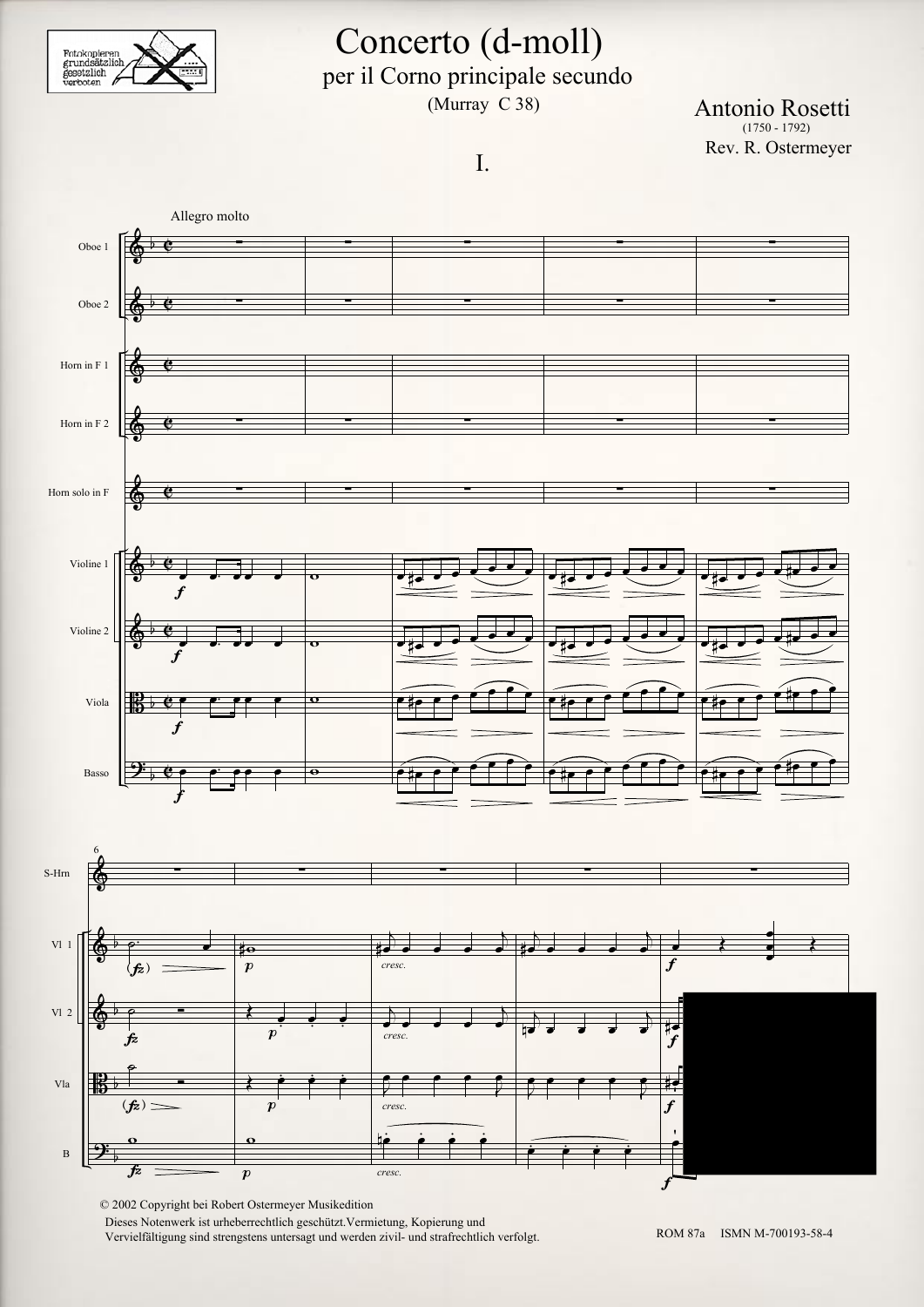





 $\mathcal{L}$